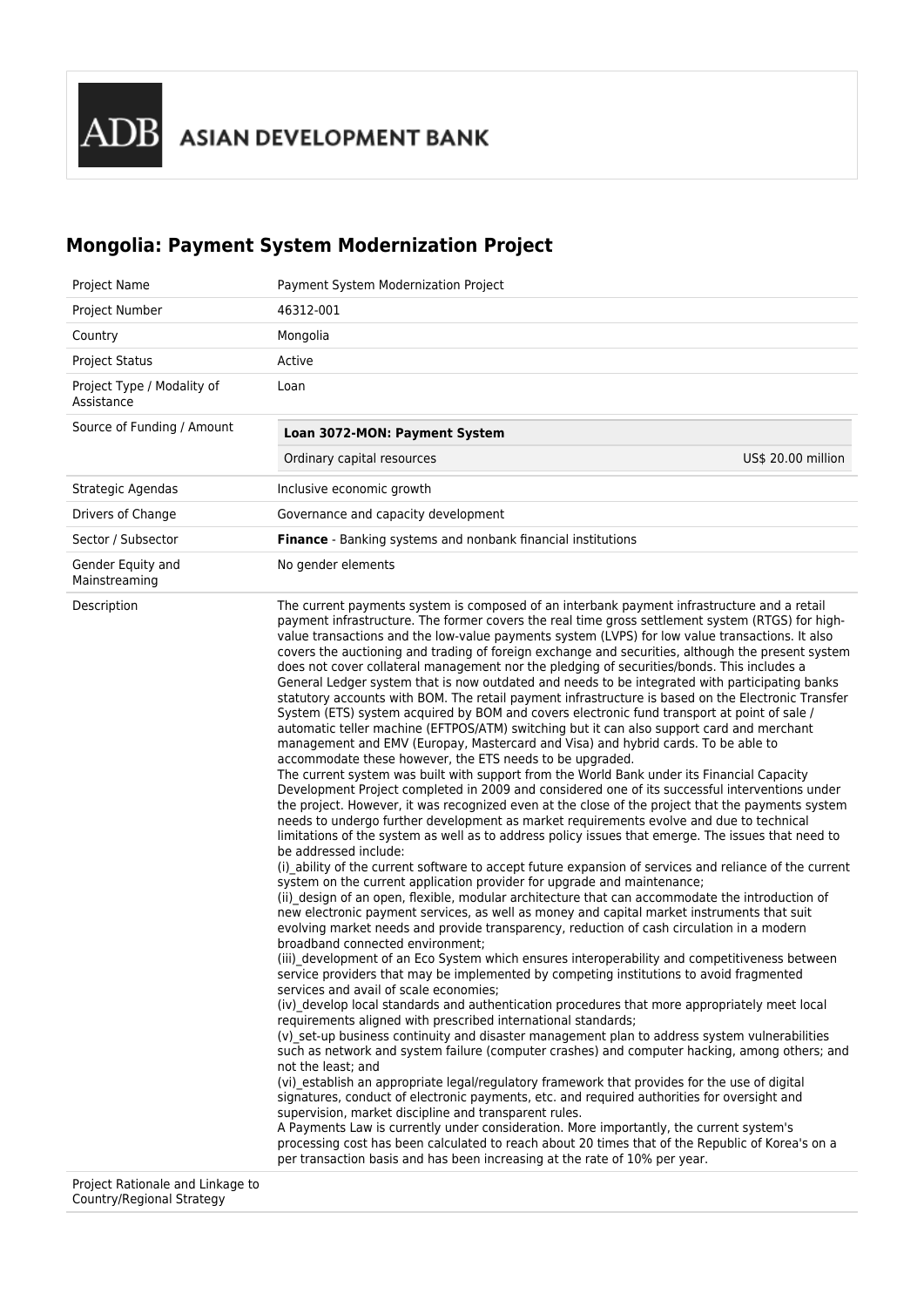#### **Project Outcome**

| Description of Outcome                                                 | National full-service payments system established that is efficient and affordable by poor<br>individual                                                                                                                                                                                                                                                                                                                                                          |
|------------------------------------------------------------------------|-------------------------------------------------------------------------------------------------------------------------------------------------------------------------------------------------------------------------------------------------------------------------------------------------------------------------------------------------------------------------------------------------------------------------------------------------------------------|
| Progress Toward Outcome                                                | The BOM submitted the draft national payment system law to the Government in<br>December 2016 and will be discussed during the spring session in 2017.<br>Two out of 18 contracts for goods and works have been awarded: (i) core network devices<br>and security network upgrade for the National Electric Payment System (NETC, national<br>competitive bidding), and (ii) fiber network extension (ring network topology) of the NETC<br>(direct contracting). |
| <b>Implementation Progress</b>                                         |                                                                                                                                                                                                                                                                                                                                                                                                                                                                   |
| Description of Project Outputs                                         | Interbank payment systems infrastructure strengthened<br>The retail payment systems infrastructure and support systems upgraded<br>External services and technical support provided<br>Legal and regulatory framework established                                                                                                                                                                                                                                 |
| Status of Implementation Progress<br>(Outputs, Activities, and Issues) | The ACH consultant and the core banking system consultant were recruited and fielded in<br>October and November 2016.<br>Not due yet.<br>Not due yet.<br>Not due yet.<br>Not due yet.                                                                                                                                                                                                                                                                             |
| Caramental Department                                                  |                                                                                                                                                                                                                                                                                                                                                                                                                                                                   |

Geographical Location

#### **Safeguard Categories**

| Environment              |  |
|--------------------------|--|
| Involuntary Resettlement |  |
| Indigenous Peoples       |  |

#### **Summary of Environmental and Social Aspects**

| <b>Environmental Aspects</b>                                      | NА                                                                                                                                                                                                                                 |  |
|-------------------------------------------------------------------|------------------------------------------------------------------------------------------------------------------------------------------------------------------------------------------------------------------------------------|--|
| Involuntary Resettlement                                          | NА                                                                                                                                                                                                                                 |  |
| Indigenous Peoples                                                | NА                                                                                                                                                                                                                                 |  |
| <b>Stakeholder Communication, Participation, and Consultation</b> |                                                                                                                                                                                                                                    |  |
| During Project Design                                             | The Bank of Mongolia and the National Payments Center were consulted regularly over project<br>design.                                                                                                                             |  |
| During Project Implementation                                     | Regular communication occurs between ADB and the executing and implementing agencies. The first<br>loan review mission was carried out on 10-14 April 2017. The next review mission is planned to be<br>executed in November 2017. |  |

## **Responsible Staff**

| Responsible ADB Officer    | Enkhbold, Enerelt                                                                    |
|----------------------------|--------------------------------------------------------------------------------------|
| Responsible ADB Department | East Asia Department                                                                 |
| Responsible ADB Division   | Mongolia Resident Mission                                                            |
| <b>Executing Agencies</b>  | Bank of Mongolia (Central Bank)<br>Commerce Street 6<br>Ulaanbaatar - 11<br>Mongolia |

### **Timetable**

| <b>Concept Clearance</b> | 21 Dec 2012                |
|--------------------------|----------------------------|
| Fact Finding             | 25 Oct 2012 to 26 Oct 2012 |
|                          |                            |